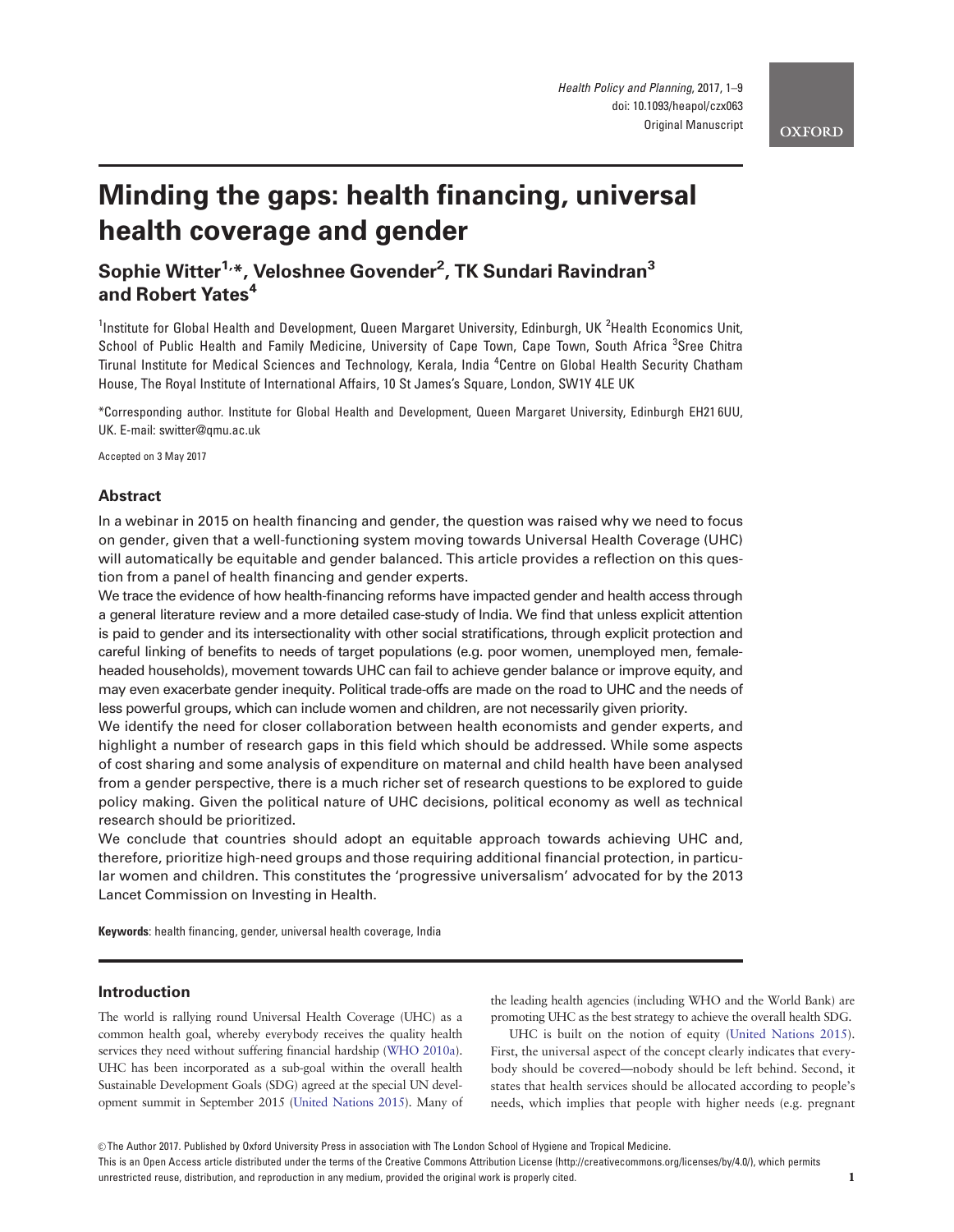## KEY MESSAGES

- Insufficient attention has been paid to the interaction of gender and health financing; we call for better collaboration to fill this gap.
- While Universal Health Coverage (UHC) emphasizes equity, some groups have higher health needs and lower financing capabilities than others; this implies the need for progressive universalism, which puts the needs of vulnerable groups like women and children first.
- Broad recommendations from our review include public financing of health care services with resources mobilized from progressive taxation of income and wealth; firm action by governments to regulate the private health sector, especially in the area of price controls; attention to coverage of different groups of women when implementing health financing reforms; and social protection schemes that go beyond women from households below the poverty line and with packages covering more than maternal health.
- The underlying political and social determinants that undermine access for vulnerable and marginalized groups (e.g. poor indigenous women, adolescents) must also be tackled to achieve the broader equity and effectiveness goals of UHC.

women, young children and the chronically sick) should receive more services than others. Finally, the financial protection component of UHC implies that people's financial contributions towards funding health services should be according to their ability to pay. UHC, therefore, requires that healthy and wealthy members of society cross-subsidise services for the sick, the vulnerable and the poor.

One only has to look at health indicators across the world to see that we are a long way from achieving this goal. The World Bank and WHO have estimated that around 400 million people lack access to basic health services, and that 6% of people in low- and middle-income countries are tipped into or pushed further into extreme poverty because of health spending ([World health](#page-8-0) [Organization 2015](#page-8-0)). Also, it is clear in many countries large inequalities in health outcomes and service coverage rates persist between different population groups, indicating that the equity principles entrenched in UHC are not being fulfilled ([Ruger and Kim 2006;](#page-8-0) [Oxfam 2013\)](#page-8-0). In disaggregating health coverage data, one group which is often shown to be disadvantaged are women, who through their life-cycle often have greater healthcare needs than men but who, due to economic inequalities, often have a lower ability to pay for services [\(World Health Organization 2016\)](#page-8-0). According to the definition of UHC, many women ought to be the beneficiaries of cross-subsidies from more privileged groups in society in accessing health services, but this is clearly not happening at sufficient scale ([Nanda 2002;](#page-8-0) [Oxfam 2013](#page-8-0)).

Achieving genuine universal health coverage ought to help reduce these inequalities, and will, therefore, not only represent a means to achieve the health SDG but also to make progress towards SDG 5 on achieving gender equity. It is, therefore, to be welcomed that the world is now committed to UHC; however, how this is achieved is vitally important as some routes are likely to be more equitable than others in closing gender gaps in coverage. As countries plan and implement strategies to reach UHC they will need to address a broad range of systems reforms, involving all of the health systems 'building blocks' identified by WHO (WHO 2007) including governance, health care financing, health workforce, medical products and technologies, information and research, and service delivery. However, as WHO identified itself in its World Health Report in 2010, the area that is likely to have the greatest impact on improving equity will concern reforming the health financing system ([WHO 2010a\)](#page-8-0).

While the financing of healthcare clearly influences its demand, access and utilization are also influenced by a diverse range of other

factors operating on the patient's side (i.e. demand-side). Social stratifications and inequalities (e.g. socio-economic status, gender, ethnicity, race, caste) and their intersections with each other (e.g. African-American men in the United States, scheduled-caste women in India) are additional influences which might shape men's and women's access to household and societal resources and their perceptions and experiences of the cultural acceptability of services ([Larson et al. 2016a](#page-7-0),b). There is a substantial body of literature across a range of different contextual settings indicating that men and women are different in the ways they perceive and experience illness, and ultimately seek care for a range of curative and promotive health services ([Gao and Yao 2006](#page-7-0); [Batnitzky 2008](#page-7-0); [Braitstein](#page-7-0) et al. [2008;](#page-7-0) [Mwachofi 2009](#page-8-0); [Ringheim 2011](#page-8-0)). There is less literature, however, exploring the gendered effects of different financing mechanisms, and how these affect healthcare access and utilization ([Ravindran and de Pinho 2005](#page-8-0); [Sen and Govender 2015](#page-8-0)).

The purpose of this paper is to highlight the gaps in the health systems literature in relation to health financing and gender, and to explore which financing reforms are likely to be the most effective at accelerating progress toward UHC while at the same time addressing gender inequities [\(Research in Gender and Ethics 2015](#page-8-0)). While evidence is drawn from the overall literature, we utilize a case study of India in order to showcase a country where health-financing reforms are having an impact on gender inequities. The paper concludes by calling for greater collaboration between gender and health financing experts.

## Methods

This paper draws on the expertise of the authors and on a rapid review of the health literature (grey and peer-reviewed articles). Although there are bodies of work on related topics in the economics and wider development literature, our interest was to capture the extent to which health practitioners had researched and reflected on this topic, so our focus was on health literature. With respect to universal health coverage, there were several primary documents and reports (i.e. grey literature) that were drawn on. These included WHO reports (i.e. 2010 report on universal coverage, the 2008 report on primary health care) and technical reports ([Carrin and James 2004](#page-7-0)). With respect to gender and women, primary documents included reports by the United Nations ([United Nations 2009 2010](#page-8-0)). In addition, we included reports and publications focusing on the gender implications of health financing ([Witter and Ensor 2012\)](#page-8-0), health-financing reforms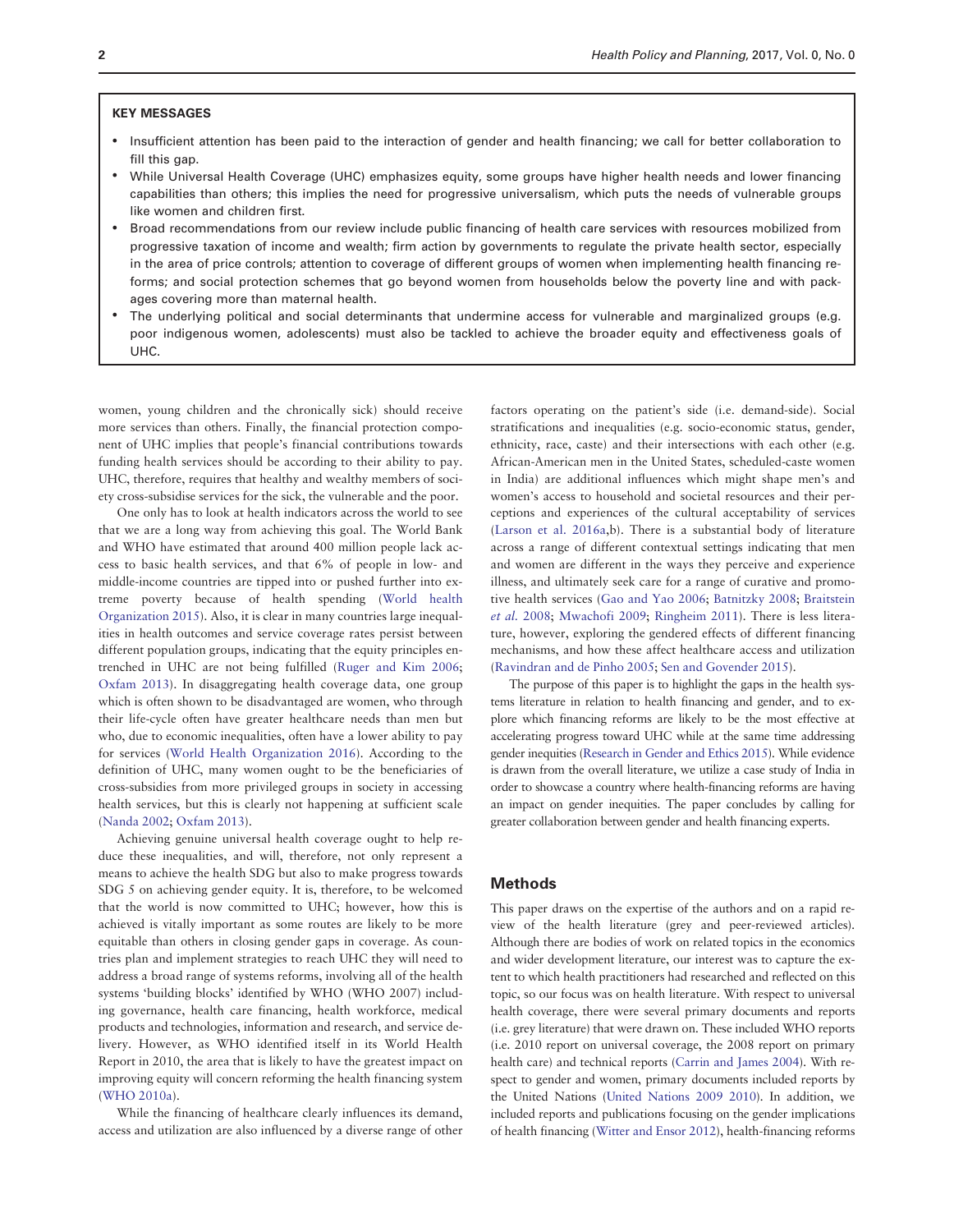(WHO 2010 b) and universal coverage ([Witter and Ensor 2012;](#page-8-0) [Sen](#page-8-0) [and Govender 2015\)](#page-8-0) that were relevant to this paper. The reference lists of these documents were also reviewed and relevant articles identified for inclusion in this paper.

For published articles, both empirical and review, searches were conducted on PubMED and Google Scholar as well as specific journals focusing on gender and sexual and reproductive health (e.g. Reproductive Health Matters) and health policy (e.g. Health Policy and Planning, WHO Bulletin). The following key words were used for searches: 'universal health coverage', 'universal coverage', 'health care financing', 'health financing reforms', 'insurance', 'community-based insurance', 'demand-side financing', 'gender', 'women', 'maternal health', 'sexual and reproductive health', 'access', 'equity', 'equality' and 'efficiency'. The search limits included all articles published since 2000 in English.

The India case study was based on published articles and reports about health financing in India since 2000 available from the same databases and journals, and key Indian sources publishing policy related articles (e.g. Economic and Political Weekly). The key words for the search included, in addition to those already mentioned, names of specific health financing schemes (e.g. Rashtriya Swasthya Bhima Yojana (RSBY)).

## **Results**

In its seminal World Health Report [\(WHO 2010a\)](#page-8-0), WHO looks at three main functions of a health financing system: how revenues for health services are collected, how they are pooled to spread financial risks and what purchasing mechanisms are used to pay for health services. This article looks at these functions in turn to assess the extent of research into gender equity considerations in each area. The findings are presented below, grouping the first two functions (revenue collection and pooling) which are heavily interrelated.

## Overview of evidence on gendered effects of revenue collection and pooling for health care

This section explores the evidence on gendered effects of the health financing functions identified by WHO as revenue collection and pooling and how these affect healthcare access and utilization.

One can classify the main health-financing mechanisms into two broad groups—those that are private and voluntary in nature and those that are public and compulsory ([WHO 2010a](#page-8-0)). With the first group, individuals and households have a large degree of choice as to whether and how much they choose to contribute towards the health financing system. The main mechanisms here include direct patient fees, voluntary private insurance schemes, voluntary health savings accounts and personal philanthropic aid.

In the latter group, there is a tendency for the state to compel people to make contributions and specify how much they pay, with the rich often having to contribute more than the poor. The main mechanisms here include financing from general taxation, compulsory social health insurance, mandatory health savings accounts and overseas development assistance. These groupings of financing mechanisms have different capacities to pool resources and in particular perform very differently against an equity measure of being able to facilitate cross-subsidies to poor and vulnerable groups in society.

## Private, voluntary mechanisms

#### User fees

User fees are out-of-pocket (OOP) payments which users pay for services at the point of use. OOP payments have been described by

[WHO \(2008](#page-8-0), p24) as '...the most inequitable method for financing healthcare services'. There are clear gender implications related to user fees, which have been shown to affect men and women differently. In many contexts, across both high- and low-income countries, for example, gender biases operating at the societal and household level often mean that women have less voice in the control and distribution of how household resources are shared among household members [\(United Nations 2009](#page-8-0)). In such contexts, user fees limit women's access to health care due to their lack of control over financial resources, the implications of which are expanded as a result of their greater reproductive healthcare needs (WHO 2010 b). According to [WHO \(2010a](#page-8-0), p. 23), for example, [w]omen incur more out-of-pocket payments than men...paying for delivery care and other reproductive health services places a higher financial burden on women...[and] out-of-pocket expenditure may prevent more women than men from utilizing essential services.

Additionally, gender intersects with other social stratifications (e.g. socio-economic status, race, ethnicity, caste, age), further challenging access to and utilization of care [\(Ravindran 2012\)](#page-8-0). Studies in Africa and Asia, for example, indicate that user fees severely constrain access to healthcare for the most vulnerable (such as elderly men and women, widows and women who are heads of their households) ([Balagopal 2009;](#page-7-0) [Onah and Govender 2014](#page-8-0)). In contexts where women and their families are required to pay for reproductive health services, delivery and obstetric care has been found to be unaffordable, even catastrophic ([Parkhurst](#page-8-0) et al. 2005; [Honda](#page-7-0) et al. [2011\)](#page-7-0). A study covering Mombasa in Kenya and Mysore in India (2012–13) confirms the highly regressive nature of spending on sexual and reproductive health services. The poorest households spent 2 times as much and 10 times as much as the least poor in India and Kenya, respectively ([Haghparast-Bidgoli](#page-7-0) et al. 2015).

When user fees have either been completely abolished or removed for selected services, utilization and access have improved, and in some instances key health indicators have improved. For example, significant improvements were recorded in utilization of maternity services and maternal mortality rates declined when user fees were removed for pregnant women in Ghana [\(Donnelly 2015\)](#page-7-0).

The removal of user fees on its own, however, does not inevitably lead to improvements in healthcare access, and quality of care issues often persist ([Schneider and Gilson 1999;](#page-8-0) [Parkhurst](#page-8-0) et al. [2005;](#page-8-0) [De Allegri](#page-7-0) et al. 2011). In South Africa, free maternal health care and the introduction of the Termination of Pregnancy bill within the public sector were important policies for improving healthcare access and improving maternal health, however, acceptability and quality of care remained a challenge ([Schneider and](#page-8-0) [Gilson 1999](#page-8-0)). A recent four-country study of obstetric fee exemption policies found that there are high risks of favouring better off households unless exemption policies are accompanied by concerted efforts to address other barriers, such as physical and cultural and those related to perceptions of quality of care. It also emphasized the need to address underlying systemic weaknesses, including in stewardship, and to embed exemption policies in an overall national plan to achieve UHC [\(Witter](#page-8-0) et al. 2016).

## Private and voluntary health insurance

Evidence from both high- (e.g. USA) and middle-income countries (e.g. South Africa) with significant private health insurance coverage indicates that private health insurance is inequitable by excluding the unemployed and socio-economically disadvantaged ([Govender](#page-7-0) et al. [2014\)](#page-7-0). A study of privately insured households in South Africa found that almost half of privately insured households were partially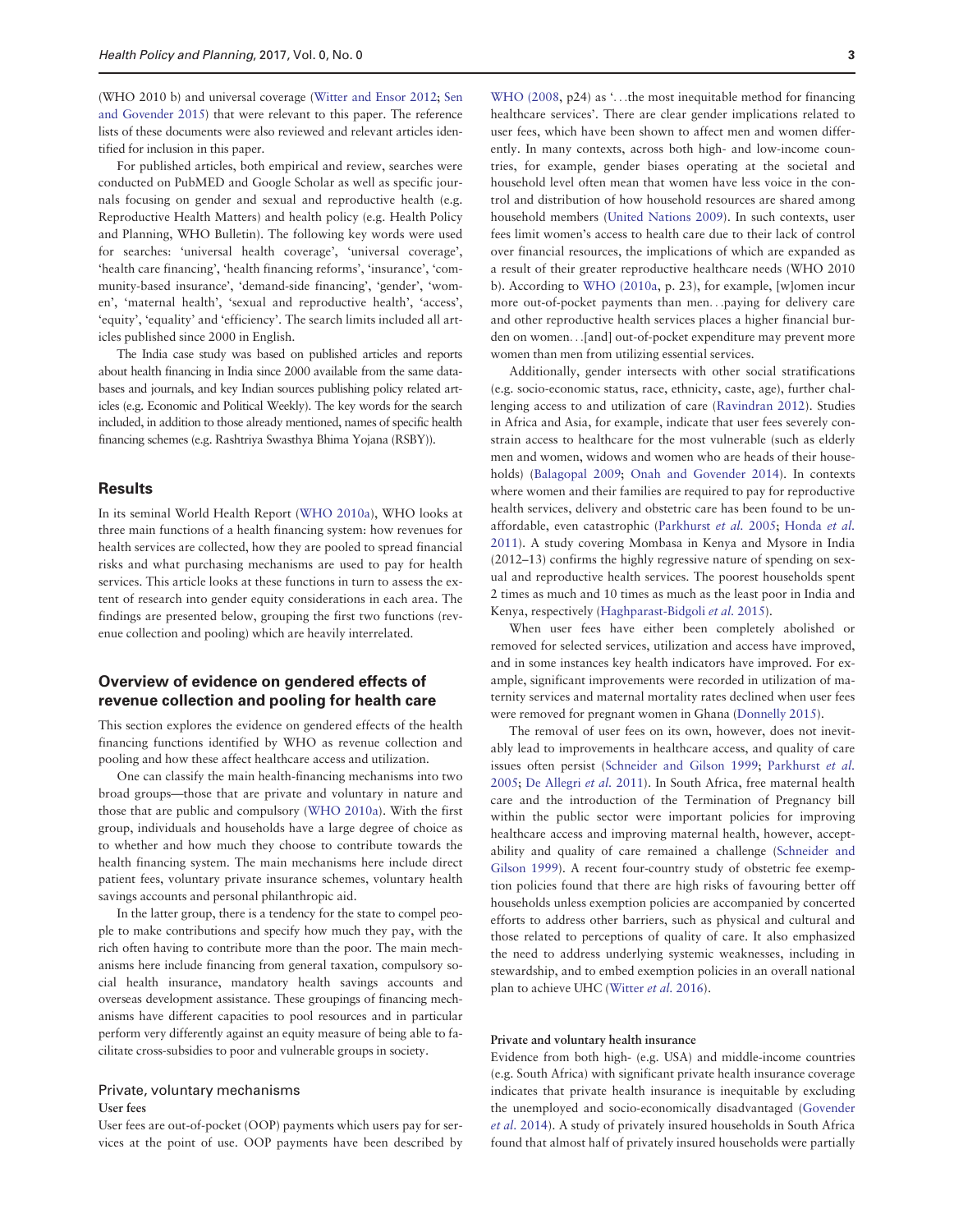insured, $<sup>1</sup>$  and 'on average, more household heads in partially insured</sup> households were female, unmarried, with primary school education or no education, Black and unemployed' [\(Govender](#page-7-0) et al. 2014). In the Indian context, 'household members within male-headed households were twice as likely to be insured as those in female-headed households,' with implications for healthcare access. Voluntary, community-based health insurance schemes which intend to meet the gap in insurance coverage in the informal sector through low premia, targeting women, the poor and rural populations, have also been unable to provide coverage for those 'without access to cash– including the elderly and women from non-poor households' ([Ravindran 2012\)](#page-8-0).

The need for explicit legislative measures to prevent gender rating in private health insurance is brought home by the experience of the USA. Gender rating is the practice of charging different rates for identical health services on the basis of gender. There is little known about how widespread gender rating is in LMICs. Before the Affordable Care Act was implemented in the USA, gender rating in individual plans caused women to pay an estimated US\$1 billion more annually than men. Further, only 12% of individual plans included maternity benefits, and many preventive sexual and reproductive health services were not covered. The Affordable Care Act implemented since 2014 has made gender-rating illegal and also included a range of sexual and reproductive health services including contraception, screening and counselling for domestic and interpersonal violence, mammograms and colonoscopy. These benefits are now under threat from plans to reform Obamacare.

#### Compulsory public mechanisms

Countries such as Thailand [\(Tangcharoensathien](#page-8-0) et al. 2014) and Mexico ([Ib](#page-7-0)áñez and Garita 2015) have made rapid progress towards universal coverage through a combination of social health insurance, which covers those who are formally employed and salaried, and tax revenue, which covers the financial contributions of those who are economically vulnerable (i.e. poor, children, elderly, informal sector). The evidence from both these countries indicates that universal coverage has been effective in reducing financial costs of health care for the economically vulnerable; however, important challenges persist in both these contexts, particularly in relation to sexual and reproductive health (SRH) services.

In Mexico, inadequate resourcing of SRH services (i.e. distribution of services and health personnel including midwives), alongside 'inequalities affecting women's access to health services, especially those that are based on income, age, ethnic origin and geographical residence' ([Ib](#page-7-0)áñez and Garita 2015, 244), have contributed to unsatisfactory progress in reducing maternal mortality and adolescent pregnancy rates. In comparison, Thailand's maternal health picture is considerably better since explicit attention and effort was made in including 'almost all relevant SRH services envisioned in the Programme of Action (POA) of the International Conference on Population and Development (ICPD), including treatment of reproductive tract cancers in the UHC benefit package' ([Tangcharoensathien](#page-8-0) et al. 2014, p. 246). Despite this progress, adolescent pregnancy rates have increased, access to safe abortions remains a challenge, and gender-based violence continues to be a major societal and public health challenge. Key messages emerging from both of these countries are that progress towards UHC in terms of developing effective financing mechanisms needs to be accompanied by (1) attention to services which predominately affect women, such as SRH, and (2) efforts to tackle the underlying political and social determinants that undermine access for vulnerable

and marginalized groups (such as poor indigenous women and adolescents).

In many countries, health insurance is mandatory in theory but remains voluntary in practice for the informal sector. In these countries, many of the problems of voluntary financing schemes recur. [Dixon \(2014\),](#page-7-0) for example, illustrates the intensely gendered nature of health insurance enrolment through her study of the National Health Insurance Scheme in Ghana. Major factors determining enrolment and dropping out were wealth, education and desire for health insurance. However, while only the poorest men were more likely to never enrol, wealth was a determinant of enrolment for women across the wealth spectrum, with the poorest women >6 times less likely to enrol as the wealthiest and even women from the middle wealth group almost 2.5 times less likely to enrol. Women with children under five and living in non-nuclear households were more likely to drop-out, and the three-month block-out time before reactivating coverage for premium defaulters was likely to penalize women for their mothering and family-related responsibilities [\(Dixon 2014\).](#page-7-0)

### Development assistance

Development assistance accounts for an average of 25% of overall financing for health care in low-income countries ([WHO 2015a\)](#page-8-0). In the health sector, the OECD estimates that 51% of total bilateral aid to health focuses on gender equity, largely through investments in basic health care, such as primary health care programmes and health education. Support for family planning and reproductive health care made up a very small share of total gender equity focussed aid in the health sector [OECD 2013](#page-8-0) despite its potential contribution to MDG 5, focused on reducing maternal deaths, which was one of the least performing MDG goals [\(WHO 2015a\)](#page-8-0).

Aid effectiveness studies have found a link between overall volumes of aid and improved outcomes, including reduced maternal mortality; however, improved outcomes are strongly affected by domestic conditions, including increases in the volume of domestic financing allocated for health and education ([RECOM 2016](#page-8-0)).

## Overview of evidence on gendered effects of health purchasing

#### Resource allocation

There have been some attempts to track allocation of resources to RMNCH through sub-accounts within national health accounts, as a part of the tracking of international commitments made to women and children's health ([WHO 2012](#page-8-0)). However, wider gendered analyses of health financing resource allocation are limited.

## Purchasing and benefits packages

In recent years, there have been a number of initiatives to channel publicly sourced financing resources (usually from taxation and aid financing) to target populations (e.g. low socio-economic, pregnant women and children) to increase their capacity to purchase RMNCH health services. This demand-side financing, as opposed to supply-side financing of services, has often used mechanisms such as vouchers or conditional cash transfers ([Handa and Davis 2006;](#page-7-0) [Lim](#page-8-0) et al. [2010](#page-8-0); [Ahmed and Khan 2011](#page-7-0)).

The overall experience from both South America and Asia has been that demand-side financing, which has primarily focused on maternal and child health, can be effective in reducing the financial barriers to access, increasing utilization of prioritized health services ([Witter and Somanathan 2012\)](#page-8-0). However, there have been concerns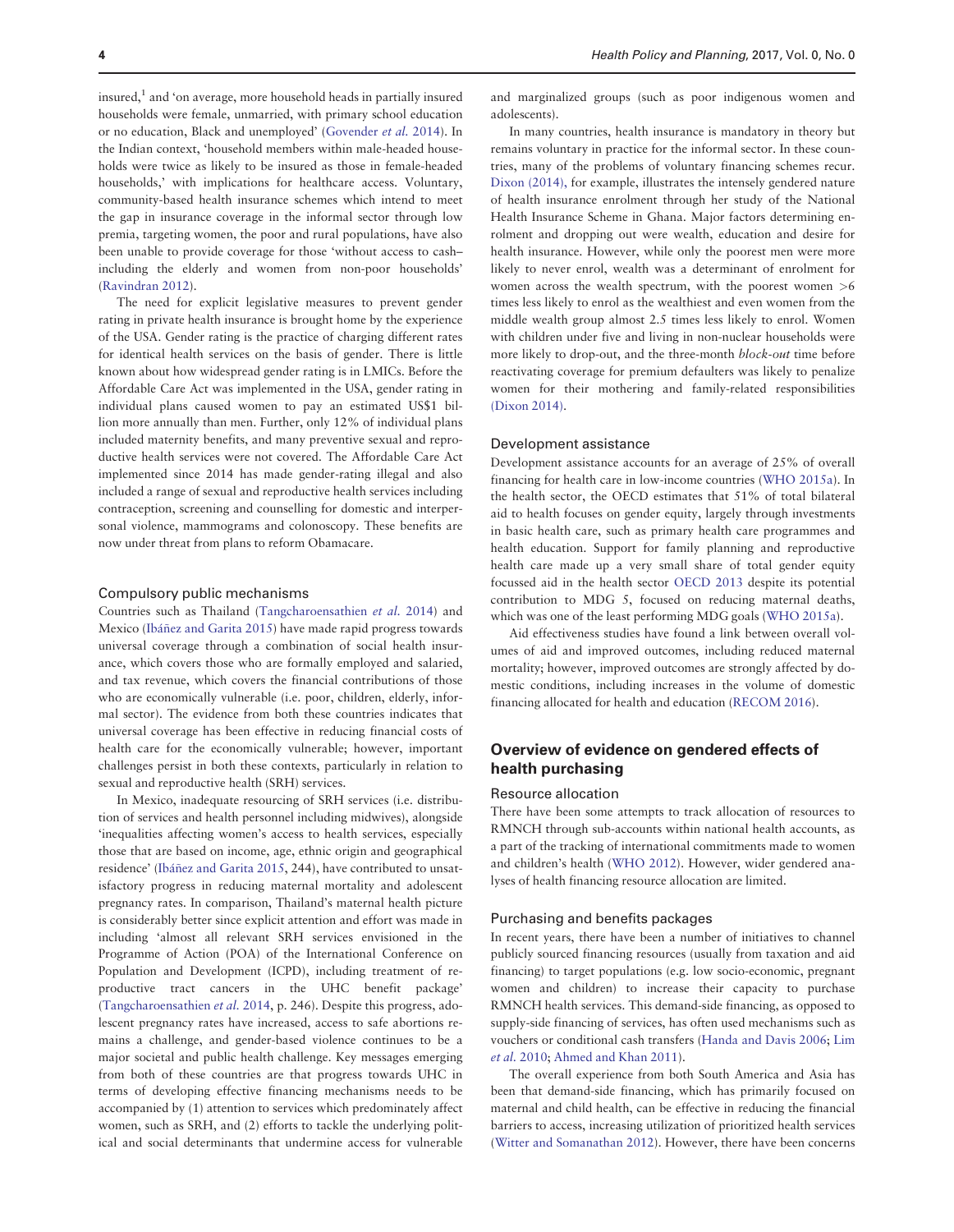from a range of settings about the need for adopting supply-side interventions to improve the performance of demand-side interventions. For example, a demand-side strategy may not be very effective without significant expansion of the service delivery capacity of health facilities at the sub-district level ([Handa](#page-7-0) & [Davis 2006;](#page-7-0) [Barber 2010;](#page-7-0) [Ahmed and Khan 2011\)](#page-7-0). Moreover, work in Uganda has shown that while demand-side financing, such as vouchers, has improved access to maternal health services, it does not address the underlying causes (such as negative gender power relations) affecting women's ability to pay for and access services (Morgan et al. paper in this supplement).

In addition, there is growing evidence from community groups working on the ground in a number of countries that weaknesses in the availability of beds and personnel, combined with insufficient training in the face of growing demand, leads to a number of questionable practices: women are discharged from the labour wards too soon after delivery; practices during delivery include routine episiotomies, application of excessive fundal pressure, unnecessary oxytocin injections and other practices meant to speed up the delivery; unnecessary caesarean sections become the norm; and poorly trained personnel are unable to recognize or manage obstetric emergencies before it becomes too late to save the life of the woman [\(Sen and](#page-8-0) [Govender 2015\)](#page-8-0). This implies that policies established to improve women's access to quality care may in some cases increase harms rather than benefits for poor women in particular (who are typically the target of these demand-side finance programmes). The evidence of disrespect and abuse during childbirth, often linked to power relationships, creates another barrier and risk for women (Department of Reproductive Health and Research, World Health Organization 2015a,b). The focus within the literature on benefits packages and gender has been on reproductive health and safe motherhood, which while important by no means does justice to the wide range of gendered needs for health services. For example, mental health needs are known to be varied across men and women, as are risks related to air pollution and suicide, to name just a few examples ([WHO](#page-8-0) [2009\)](#page-8-0). These are, however, rarely discussed in relation to purchasing strategies in low and middle-income countries. Equity is predominantly conceptualized in relation to income and geography.

### Governance of health financing

A recent WHO guide to conducting country-level health-financing diagnoses mentions the importance of good governance, accountability and transparency in health financing arrangements [\(McIntyre](#page-8-0) [and Kutzin 2016\)](#page-8-0). Structuring the governance of health financing institutions to ensure the engagement and perspectives of all segments of society, including different genders, is another area in which literature is lacking.

## Case study: India

Although gender analysis of health financing mechanisms and reforms is limited, it is instructive to dig more deeply into the case study of India, which has the largest population of poor women in the world (World Bank 2014a–c; [Office Registrar General of India](#page-8-0) [2011\)](#page-8-0). The country has high levels of gender-based inequality with a Gender Development Index of 0.795 in 2014, which places it among countries with the lowest equality in Human Development Index achievements between women and men (UNDP 2015). While India has initiated a number of health financing initiatives with the aim of increasing coverage of healthcare services to low-income groups, especially for maternal health care of women from poor households

and less economically developed states of India, the gendered impact of the health financing schemes has yet to be studied in detail. The following case study draws on available evidence to make a preliminary assessment.

Very low-public investment in health, which stood at 1.05% of the GDP in 2015 ([Singh and Mehta 2016](#page-8-0)), has been a feature of health care financing in India for many decades. Health care in India has been predominantly financed by household out-of-pocket expenditure for several decades, ranging from 67% in 2000 to 61% of total health expenditure in 2012 ([WHO 2015b](#page-8-0)). India's government funding for health is through taxes, and the government is also a health service provider with a network of health facilities at the primary-, secondary- and tertiary-care levels. India has a low-income and wealth tax-base and the health sector has to compete with other sectors for allocation of resources ([Gudwani](#page-7-0) et al. 2012). Cuts to health (and other social sector) budgets are a common means of containing fiscal deficits.

Chronic funding shortfalls have resulted in a public sector characterized by shortages in service delivery points, especially in poorer states and districts; inadequate staffing; shortage of drugs; nonavailability of diagnostic services; and limited range of services at the primary and secondary care levels. For example, in 2011, India had a hospital bed to population ratio of 0.7 per 1000 [\(World Bank](#page-8-0) [2015a\)](#page-8-0), a physician to population ratio of 0.7 per 1000 [\(World](#page-8-0) [Bank 2015b](#page-8-0)) and a nurse/midwife to population ratio of 1.7 per 1000 ([World Bank 2015c\)](#page-8-0), all figures well below benchmarks set by the World Health Organization.

The poor state of public sector health facilities affects women disproportionately. When services for essential health needs are not available in the subsidised government facilities, a large proportion of women are compelled to forego health care because they cannot afford to use private health care, which involves out-of-pocket expenditure.

According to India's National Sample Survey (2004), untreated morbidity was higher among women as compared with men, especially among those in the 15–45 age group [\(Mukherjee and](#page-8-0) [Karmakar 2008](#page-8-0)). However, the most recent round of the same survey (2014) does not indicate a gender gap ([National Sample Survey](#page-8-0) [Organization 2015\)](#page-8-0). Smaller scale studies from the previous decade have shown steeper differences: in low-income settlements in Mumbai, untreated episodes of illness among men was 18%, and among women it was 20% without probing and 45% when they were probed [\(Nandraj](#page-8-0) et al. 2001). Among urban slum dwellers in Delhi and Chennai, 27.5% and 9% respectively of men stated financial constraints as the main reason for not seeking treatment in a 2002 study; the figures were 46% and 25% for women from the same communities ([Sundar and Sharma 2002\)](#page-8-0).

It is not only women from low-income households and those not engaged in paid employment who may be unable to seek health care because of financial constraints. The National Family Health Survey-3, 2005–06, reported that 40–50% of women with >12 years of education, employed for cash, and belonging to the highest wealth quintiles did not have the autonomy to decide how to spend money ([IIPS, Macro International 2007\)](#page-7-0).

Since the early 1990s, India has witnessed a number of policy measures that aim to create a 'positive economic climate' for the growth of the private health care sector. The new Bharatiya Janata Party (BJP) government that took office in 2014 has continued with the previous government's support for the private sector in health and has introduced a few major reforms to further strengthen it ([Government of India 2015](#page-7-0)). Increasing the role of the private forprivate health sector has meant increasing average out-of-pocket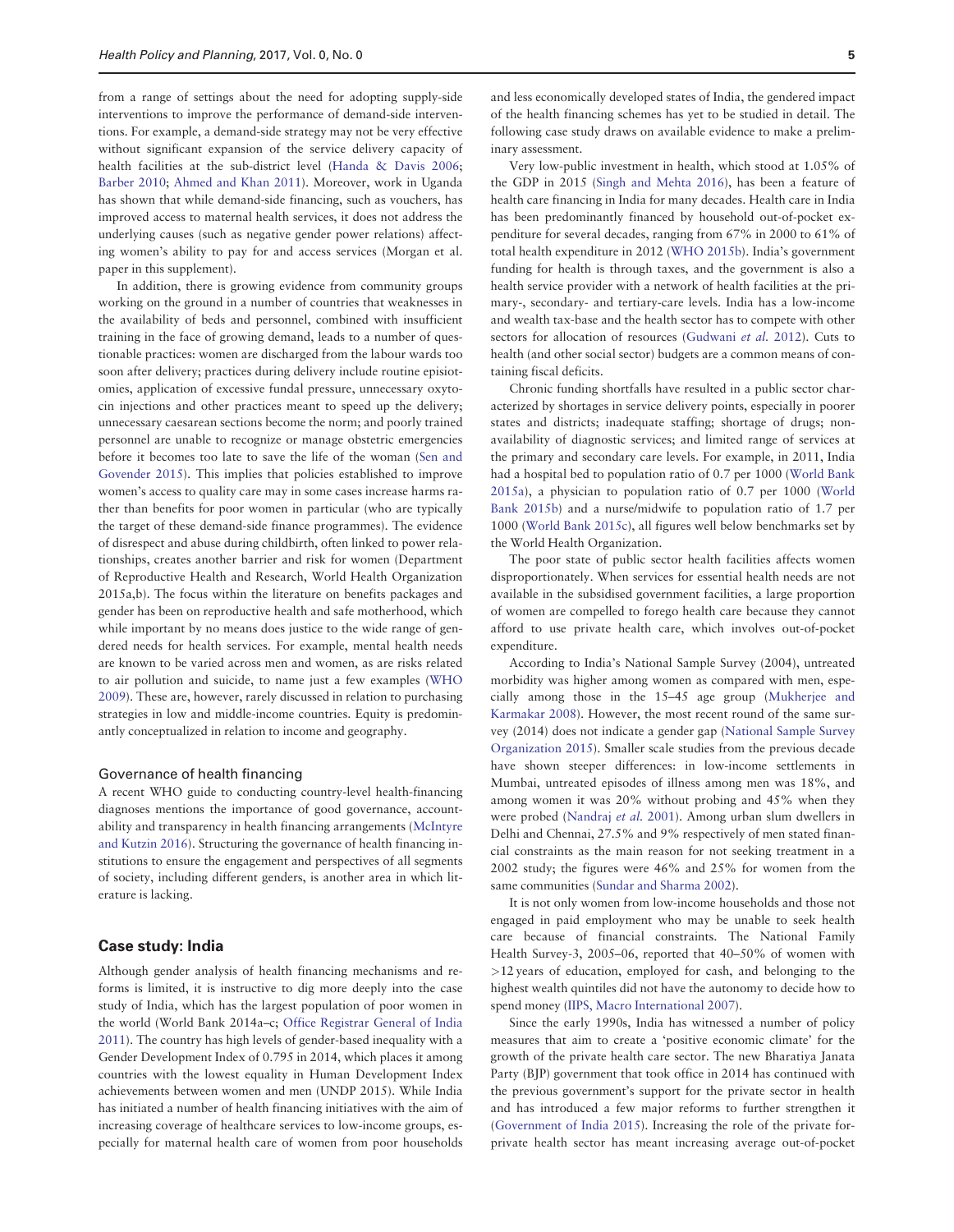expenditure for each health care seeking episode. Expenditure on medicines are estimated to constitute about 50–80% of treatment costs [\(Srinivasan 2011\)](#page-8-0), and a series of changes introduced since 2010 in drug price control policies have contributed to escalating costs of essential medicines [\(Srinivasan](#page-8-0) et al. 2014).

Increasing privatization of health service provision affects women from across the socio-economic spectrum. Low-income women have to pay for all SRH services other than delivery care, while women who use private sector facilities for delivery care often incur very high out-of-pocket expenditure. A study using national survey data for 2007–08 reported the mean expenditure incurred for a normal delivery in a private health facility to be 84 USD, and for a caesarean delivery as high as 256 USD [\(Mohanty and Srivastava](#page-8-0) [2013\)](#page-8-0).

The federal government also finances a nation-wide Social Protection Mechanism for households living 'below the poverty line'. This is the RSBY, which is tax-funded and purchases health care from public as well as 'empanelled' private health care facilities. In addition, there are a number of state-government sponsored schemes in Andhra Pradesh, Himachal Pradesh, Karnataka, Kerala and Tamil Nadu, which cover secondary or tertiary health care with varying extents of financial coverage ([Selvaraj and Karan 2012](#page-8-0)). India's main social protection scheme—RSBY—covers only households living below the poverty line for a selected range of inpatient services. However, as seen from NFHS-3 data, it is not only women from poor households but also educated and employed women from middle- and upper-income households who encounter financial barriers. Failure to take this fact into account results in the deprivation of much-needed coverage of inpatient services for a section of women and men.

Studies indicate that the RSBY has increased access to care for low-income women [\(Cerceau 2012\)](#page-7-0). However, a more genderaware design could have removed some major barriers. For example, Rs.30 000 per annum is available for covering hospitalization for the 'household'; however, only five members may be enrolled per household. Thus, the RSBY leaves the choice of who is to be covered to household dynamics. It has been found that girls and elderly women are more likely to be excluded when there are more than five members in a household, and overall enrolment of women is lower than that of men [\(Cerceau 2012](#page-7-0)). There are also non-financial barriers to utilizing the RSBY even among women who are enrolled, arising from gendered inequities. These include inadequate information on which health facilities are empanelled and what services are covered and lack of confidence to negotiate with health care providers about their entitlements under the RSBY ([Cerceau 2012](#page-7-0)).

In addition, in India, there is a tax-funded Conditional Cash Transfer Scheme (CCT)—the Janani Suraksha Yojana (JSY)—which offers a cash incentive to women who deliver in a health facility. The eligibility criteria for receiving the cash incentive vary across states. States with a low proportion of institutional deliveries offer it to all women, while other states offer it only to women from households 'below the poverty line' [\(National Health Mission 2013](#page-8-0)). While the JSY has increased the proportion of women delivering in institutions significantly, gender-based vulnerabilities were not factored into the design of the scheme. Across all states, the scheme excludes women who already have two live births. As fertility levels are considerably higher among women from the two lowest wealth quintiles and among women with lower educational levels (IIPS and Macro International 2007), the exclusion of women with more than two live births from the JSY scheme disproportionately affects marginalized groups of women.

In states of India with a high proportion of institutional deliveries, only women from households below the poverty line, and those above 18 years of age, are eligible for the JSY. Even among those satisfying all eligibility criteria, women from the most marginalized groups tend to be excluded. For example in a Tamil Nadu study, only 25% of women who satisfied the eligibility criteria benefitted from the conditional cash transfer scheme of the state government, as caste and landowning status were significantly associated with receiving benefits. The main reasons for exclusion were difficulties encountered in producing the necessary papers to prove eligibility because of lack of information, time and contacts ([Balasubramanian and Ravindran 2012](#page-7-0)).

There have also been some unexpected perverse effects from the conditional cash transfer schemes for promoting institutional deliveries. The dramatic increase in institutional deliveries in public sector health facilities has resulted in the neglect of almost all other essential SRH care, especially at primary- and secondary-care levels. Women have to seek all other SRH services from the private health sector, incurring high levels of out-of-pocket expenditure. A study of 49 women from low-income households who were hospitalized for hysterectomy in rural Tamil Nadu, for example, found that costs incurred for the surgery in private hospitals was Rs. 25 000 in a private hospital, an amount equivalent to 30 times monthly per capita expenditure in rural Tamil Nadu (approximately Rs. 850) ([Balasubramanian 2011](#page-7-0)).

## **Discussion**

This article was based on a rapid review to examine the extent of and focal areas within the literature on health financing and gender. It is, therefore, not comprehensive but does bring out some overall findings and highlights key gaps in the health literature. Our rapid review of the literature reveals that there has been relatively little gendered analysis of health financing arrangements and, where analysis has been conducted, the focus has been on a few areas. In order to help fill this gap, [Table 1](#page-6-0) gives examples of the kinds of questions which could be approached from a gender angle within each health financing function, and a summary of the volume of work which has done in relation to these questions. Most work appears to have focused on the gender implications of user fees, and to a lesser extent on resource allocation to specific service package areas, such as mother and child health. However, other areas of potential significance, such as analysis of the gender implications of different service packages or of different provider payment mechanisms, are neglected.

It indicates the need for more collaboration across professional 'silos'—not only health financing people giving more attention to gendered differences but also gender experts taking an interest in health financing arrangements and how they can help or hinder progress towards universal health coverage. Gender analysis frameworks ([Morgan](#page-8-0) et al. 2016) could help to highlight important underlying patterns relating to access to resources, division of labour, social norms and roles, which affect health financing processes and outcomes and reproduce gender inequities at household, meso and macro levels. For example, targeted financing mechanisms reinforce women' s roles as vectors for child health rather than as rights-bearing citizens with comprehensive needs. This can link to other bodies of gender analysis on health systems—for example, the small but growing literature on the gendered health workforce, which puts women into lowly paid caring roles as an extension of the household division of labour [\(George 2008](#page-7-0); Witter et al.). There is also a need to better understand specific contexts. Fragile and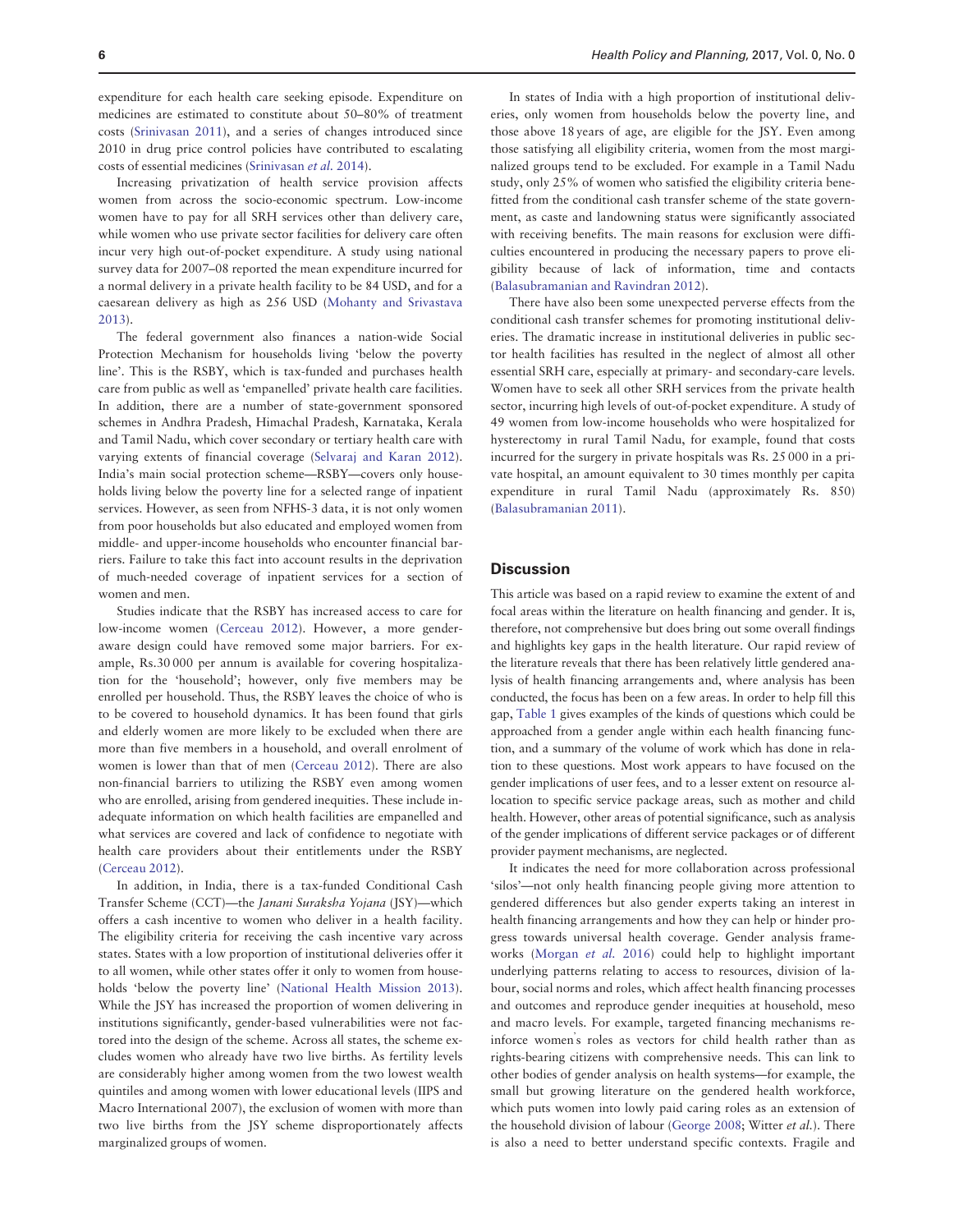<span id="page-6-0"></span>Table 1. Gendered questions on health financing and summary of current literature

| Health financing function | Examples of gendered questions                                                                                                                                                                                                                                                                                                                                | Summary of state of evidence                                                                                                                                                                                                                                                                                   |
|---------------------------|---------------------------------------------------------------------------------------------------------------------------------------------------------------------------------------------------------------------------------------------------------------------------------------------------------------------------------------------------------------|----------------------------------------------------------------------------------------------------------------------------------------------------------------------------------------------------------------------------------------------------------------------------------------------------------------|
| Revenue raising           | 1. Fairness of financial contributions: who is paying for health This has received most attention but focussed on ques-<br>care? How is that changing over time<br>2. How far does the burden fall disproportionately on one<br>sex?                                                                                                                          | tions 4 and 5, especially in relation to user fees.<br>Other areas need more probing                                                                                                                                                                                                                           |
|                           | 3. What is the gender implication of changing revenue sources<br>(e.g. out of pocket likely to fall heavily on women; prepaid<br>mechanisms may be more protective)?                                                                                                                                                                                          |                                                                                                                                                                                                                                                                                                                |
|                           | 4. How do different payment systems affect men and wom-<br>en's access to health care?                                                                                                                                                                                                                                                                        |                                                                                                                                                                                                                                                                                                                |
|                           | 5. How are they affected by household arrangements (liveli-<br>hoods, access to cash, decision-making power etc.) and<br>how do they affect these in turn?                                                                                                                                                                                                    |                                                                                                                                                                                                                                                                                                                |
|                           | 6. What is the pattern of private and public funding and what<br>does that mean for meeting the needs of different popula-<br>tion groups?                                                                                                                                                                                                                    |                                                                                                                                                                                                                                                                                                                |
| Risk pooling              | 1. Who is protected under different risk pooling systems (tax-This question is usually examined in relation to quin-<br>based, insurance, prepaid mechanisms etc.)?                                                                                                                                                                                           | tiles, but not gender                                                                                                                                                                                                                                                                                          |
|                           | 2. How effective are the risks pools in protecting men and<br>women against health shocks (ensuring access and also fi-<br>nancial protection)?                                                                                                                                                                                                               |                                                                                                                                                                                                                                                                                                                |
| Resource allocation       | 1. How do patterns of resource allocation at different levels. This is an important but neglected area<br>(national, regional, district) and within different systems<br>and schemes affect equity of access and use for both gen-<br>ders, as well as quality of care? (Not just allocation of fund-<br>ing, but also infrastructure, human resources, etc.) |                                                                                                                                                                                                                                                                                                                |
| Purchasing                | 1. Which programmes are being prioritized for funding and Work has been done on resource allocation to mother<br>how do these reflect different gender needs?                                                                                                                                                                                                 | and child health and sexual and reproductive health<br>programmes but limited wider analysis (including of<br>gender implications of different public private<br>partnerships)                                                                                                                                 |
|                           | 2. Does the public/private mix serve the interests of both men<br>and women effectively?                                                                                                                                                                                                                                                                      |                                                                                                                                                                                                                                                                                                                |
|                           | 3. Are gender-sensitive services being purchased (e.g. facilities<br>which provide confidentiality, sensitivity, right staffing<br>mix, at appropriate opening times, etc.)?                                                                                                                                                                                  |                                                                                                                                                                                                                                                                                                                |
|                           | 4. Are provider payment mechanisms incentivising appropri-<br>ate and high quality services for both genders?                                                                                                                                                                                                                                                 |                                                                                                                                                                                                                                                                                                                |
| Benefits package          | 1. Is there a clear and fair entitlement to services?<br>2. Are different genders equally aware of them and able to ac-                                                                                                                                                                                                                                       | Not usually approached from a gender angle, but bene-<br>fits packages do have gendered implications (e.g. may<br>neglect some common male conditions, or important<br>elements for women, such as family planning, safe<br>abortion, infertility treatment and treatment for vic-<br>tims of sexual violence) |
|                           | cess without stigma?                                                                                                                                                                                                                                                                                                                                          |                                                                                                                                                                                                                                                                                                                |
|                           | 3. Do utilization patterns suggest that needs are being fairly<br>met across the genders, or are there remaining financial and<br>social barriers?                                                                                                                                                                                                            |                                                                                                                                                                                                                                                                                                                |
|                           | Health financing governance 1. Is there adequate and fair representation of different gen-This is an important but neglected area<br>ders in health financing governance structures? Who is rep-<br>resented in health facility management committees, for<br>example? Who decides on resource allocations?, etc.                                             |                                                                                                                                                                                                                                                                                                                |
|                           | 2. Does the regulatory system ensure fairness and quality of<br>care for both genders?                                                                                                                                                                                                                                                                        |                                                                                                                                                                                                                                                                                                                |

post-conflict states, for example, face-specific challenges, and while work is starting to emerge on how to develop more gender-sensitive health financing policies (Ssali [et al.](#page-8-0) 2016), more work is needed. Given the political nature of UHC decisions, the political economy as well as technical research should be prioritized. The effects and interactions of technical interventions in complex systems are inherently unpredictable, but clear policy goals and an openness to monitor and respond to unintended consequences are important starting points.

In reviewing the performance of different health fund-raising and pooling mechanisms, it is evident that some are much better than others both in terms of improving efficiency and also in meeting the equity requirements, including reducing gender inequalities, implicit in the UHC definition. Specifically it is evident that compulsory public financing mechanisms (in countries such as Thailand,

Brazil or Sri Lanka) outperform private voluntary mechanisms because only the former can facilitate the cross-subsidies necessary to cover the poor and vulnerable [\(Kutzin 2012;](#page-8-0) Rottingen et al 2014).

However, one should not assume that building a health financing system based on compulsory public financing mechanisms will be sufficient to reduce gender inequities. This is because health-financing reforms are inherently political processes and there will always be a tendency for powerful groups to capture a disproportionate proportion of benefits and minimize costs for themselves. This can be seen in the tendency for governments to establish health insurance schemes that cover people working in the formal sector—which disproportionately benefits civil servants and men. Linking health coverage to employment status originated in Europe in the 19th and early 20th centuries when health benefits were prioritized for men because states wanted a healthy male workforce to fight wars and work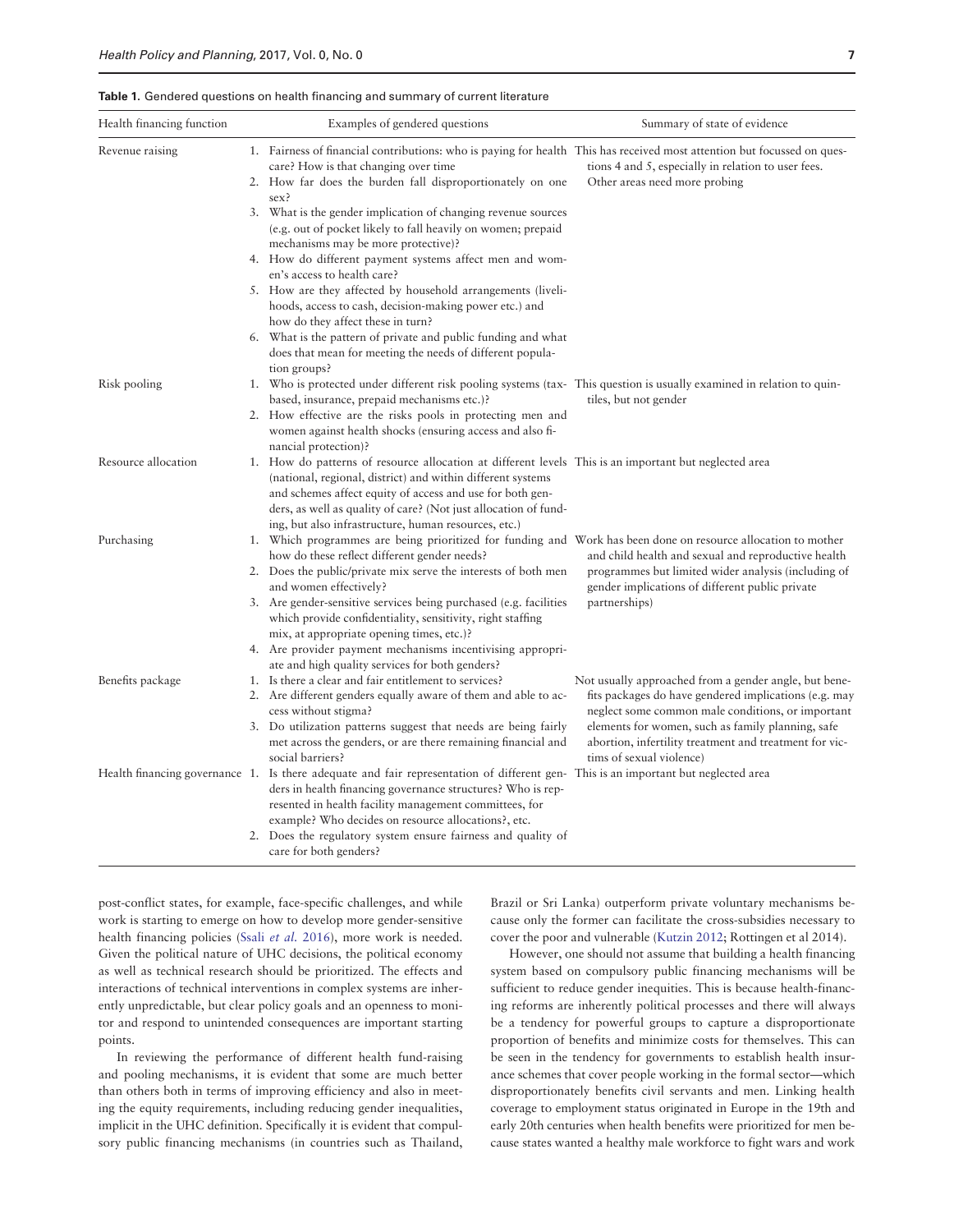<span id="page-7-0"></span>in rapidly industrializing economies. This is incompatible with the more modern approaches which emphasize women's contribution to the workforce, as well as a universal right to health, as illustrated by the UN Declaration on Human Rights, which recognizes the wider social and economic benefits of women's health ([Langer](#page-8-0) et al. 2015).

Due to large political pressure from civil society organizations and excluded populations, many countries have moved away from this selective approach, to establish coverage systems built on a universal entitlement to services and financial protection (Evans et al. 2012; [Rannan-Eliya and Sikurajapathy 2009\)](#page-8-0). As countries move towards UHC they should ensure that everybody is covered in an equitable manner and that vulnerable groups, notably women, are prioritized from the outset. This preferred route to UHC has been called 'progressive universalism' by the Lancet Commission on Investing in Health, which called for a grand convergence of health indicators (and therefore an elimination of inequalities) by 2035 [\(Jamison](#page-8-0) et al. 2013).

## Conclusion

Our review has drawn attention to two main gaps: research gaps (areas where collaboration across disciplines could yield more genderresponsive analysis) but also the more substantive gaps in health coverage, and the contribution which health financing can make to closing them. The pattern of health financing in countries like India has clear gendered implications, with women at a relative disadvantage. A more gender-equitable approach to health financing would include, for example: tax-based public financing of health care services with resources mobilized from progressive taxation of income and wealth; firm action by governments to regulate the private sector in health, especially in the area of price controls; attention to coverage of all sections of women when implementing health financing reforms (e.g. social insurance, micro-insurance); and social protection schemes that go beyond women from households below the poverty line and with packages covering services across the life-cycle (not just reproductive health).

Unless explicit attention is paid to gender and its intersectionality with other social stratifiers, through explicit protection and careful linking of benefits to needs of target populations (e.g. poor women, unemployed men, female-headed households), movement towards UHC can fail to achieve gender balance or improve equity, and may even exacerbate gender inequity. Political trade-offs are made on the road to UHC and the experiences and interests of less powerful groups, which can include women and children, are not necessarily given priority. Countries should adopt an equitable approach towards achieving UHC and through progressive universalism prioritize high need groups and those requiring additional financial protection, in particular women and children.

## Acknowledgements

We would like to thank the Research in Gender and Ethics (RinGs): Building Stronger Health Systems Partnership for their ideas and inputs during the development and revision of this paper. RinGs is funded by the UK Department for International Development (DFID) under UK aid. The views expressed within this paper are not necessarily those of DFID. We would like to thank all of the webinar participants for their stimulating questions and responses.

## Ethical approval

The article is based on secondary material so ethical approval was not required.

Conflict of interest statement. None declared.

## References

- Ahmed S, Khan MM. 2011. A maternal health voucher scheme: what have we learned from the demand-side financing scheme in Bangladesh? Health Policy and Planning 26: 25–32.
- De Allegri M, Ridde V, Louis VR et al. 2011. Determinants of utilisation of maternal care services after the reduction of user fees: a case study from rural Burkina Faso. Health Policy 99: 210–8.
- Balagopal G. 2009. Access to health care among poor elderly women in India: how far do policies respond to women's realities? Gender & Development 17: 481–91.
- Balasubramanian P 2011. Utilisation of health services for reproductive health care: a case study from rural Tamil Nadu, India. In: Asia-Pacific Resource & Research Centre for Women (ARROW) (ed). Maternal mortality and morbidity in Asia. Kuala Lumpur, 67–94.
- Balasubramanian P and Ravindran TKS 2012. Pro-poor maternity benefit schemes and rural women: findings from Tamil Nadu. Economic & Politcal Weekly 25: 19–22.
- Barber SL. 2010. Mexico's conditional cash transfer programme increases cesarean section rates among the rural poor. European Journal of Public Health 20: 383–8.
- Batnitzky A. 2008. Obesity and household roles: gender and social class in Morocco. Sociology of Health & Illness 30: 445-62.
- Braitstein P, Boulle A, Nash D et al. 2008. Gender and the use of antiretroviral treatment in resource-constrained settings: findings from a multicenter collaboration. Journal of Women's Health (2002) 17: 47–55.
- Carrin G., James C. and World Health Organization, 2004. Reaching universal coverage via social health insurance: key design features in the transition period.
- Cerceau S 2012. Gender equality in access to health care: the role of social health protection. A case study on India's national health insurance RSBY. Bonn, Deutsche Gesellschaft für Internationale Zusammenarbeit (GIZ) GmbH. [https://www.giz.de/fachexpertise/downloads/giz2012-en-gender](https://www.giz.de/fachexpertise/downloads/giz2012-en-gender-equality-in-access-to-health-care.pdf)[equality-in-access-to-health-care.pdf](https://www.giz.de/fachexpertise/downloads/giz2012-en-gender-equality-in-access-to-health-care.pdf)
- Dixon J., Tenkorang E.Y., Luginaah I.N., Kuuire V.Z. and Boateng G.O., 2014. National health insurance scheme enrolment and antenatal care among women in Ghana: is there any relationship?. Tropical Medicine & International Health, 19: 98–106.
- Donnelly J. 2015. How did Sierra Leone provide free health care? The Lancet 377: 1393–6.
- Elizabeth Larson, Asha George, Rosemary Morgan, Tonia Poteat; 10 Best resources on ... intersectionality with an emphasis on low- and middleincome countries. Health Policy Plan 2016; 31: 964–969.
- Gao M, Yao Y. 2006. Gender gaps in access to health care in rural China. Economic Development and Cultural Change 55: 87–107.
- George A. 2008. Nurses, community health workers, and home carers: gendered human resources compensating for skewed health systems. Global Public Health 3 Suppl 1: 75–89.
- Govender V, Ataguba JE, Alaba OA. 2014. Private health insurance coverage in South Africa. Geneva Pap R I-Iss P 39: 712–26.

Government of India. 2015. National Health Policy 2015, (Draft)., New Delhi.

- Gudwani A, Mitra P, Puri A, Vaidya M. 2012. India Healthcare: Inspiring possibilities, challenging journey. India: Mckinsey & Company.
- Haghparast-Bidgoli H, Pulkki-Brännström A-M, Lafort Y et al. 2015. Inequity in costs of seeking sexual and reproductive health services in India and Kenya. International Journal for Equity in Health 11: 69–83.
- Handa S, Davis B. 2006. The experience of conditional cash transfers in Latin America and the Caribbean. Development Policy Review 24: 513–36.
- Honda A, Randaoharison PG, Matsui M. 2011. Affordability of emergency obstetric and neonatal care at public hospitals in Madagascar. Reproductive Health Matters 19: 10–20.
- Ibáñez XA, Garita A. 2015. Commentary: Mexico: moving from universal health coverage towards health care for all. Global Public Health 10: 243–5.
- IIPS, Macro International. 2007. National Family Health Survey (NFHS-3) India 2005–06, Mumbai.